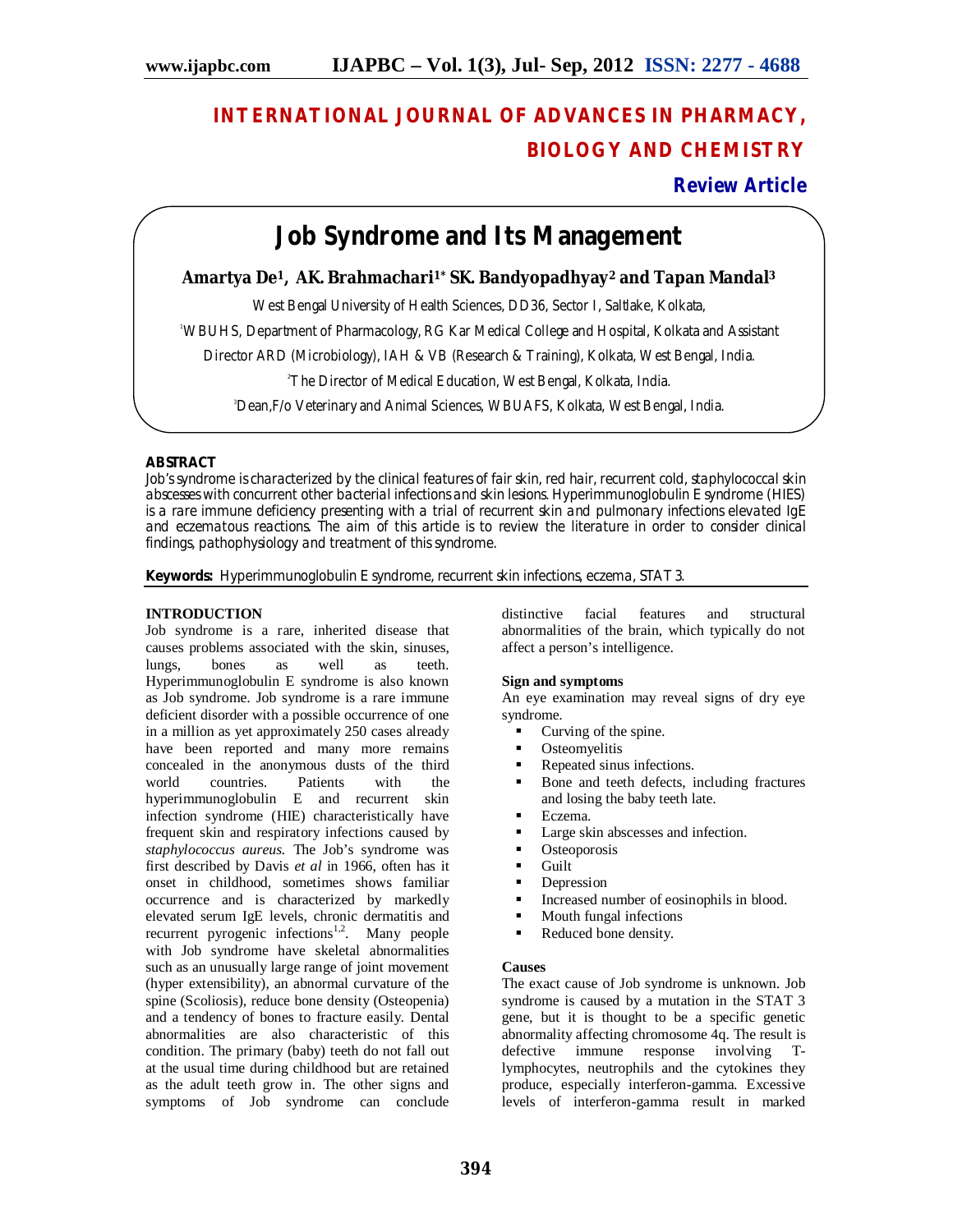elevation of immunoglobulin-E. Finding from a multipoint analysis confirm that the proximal 4q region contains the disease locus for Job syndrome<sup>3</sup>.

### **Pathophysiology**

The exact pathophysiology of Job syndrome is unknown. Patients consistently have a poor and delayed hypersensitivity response to antigens. This delayed response is also associated with alterations in T-lymphocyte populations and also various cytokine and interleukin abnormalities.<sup>[4]</sup> abnormalities.<sup>[4]</sup> Chemotactic defects in neutrophils has since been attributed to defective production of interferongamma, a major activator of neutrophils when stimulated by interleukin (IL-12). The poor production of interferon-gamma in response to IL-12 results in the marked elevation of  $IgE$  levels<sup>5</sup>. Patients with Job syndrome have elevated levels of granulocyte-macrophage colony stimulating factor, which may also explain the decreased chemotaxis and increased oxygen radical production and tissue damage<sup>6</sup>.

Although the cytokine deregulation plays a major role in its pathophysiology, the causative gene has not yet been identified<sup>7</sup>. The hyper-IgE syndromes have multiple genetic bases. The majority of patients have dominant mutations in the single transducer and activator of transcription-3 (STAT 3) gene<sup>8</sup>. Autosomal recessive mutations in DOCK 8 are linked with the autosomal receive hyper IgEsyndrome. Dominant- negative mutations in STAT-3 gene have been associated with the classic multisystem form of hyper IgE- syndrome<sup>9</sup>.

## **Diagnosis**

Other than IgE level, laboratory tests are not helpful in diagnosing HIES, and even high IgE levels are not specific since these can be found in other conditions. Many studies have already focused on the immune aspects of HIES, such as migration of neutrophils toward damaged or infected tissue. However no specific immune defect has been found consistently in all patients with HIES. An elevated level of serum IgE alone is not sufficient to make the diagnosis since patients with certain conditions such as severe allergic skin rashes occasionally have IgE levels in the HIES range without having HIES.

In infants, in whom normal IgE levels are very low, an IgE of 10 times the age appropriate level is a reasonable guide for HIES. It should be noted that in some adults with HIES, IgE may decrease and even become normal. The presence of the other clinical features involving the skeleton and teeth can be very useful in supporting the clinical diagnosis.

Elevated IgE is the hallmark of HIES, usually more than 10 times normal. However, patients younger than 6 months of age may have very low to nondetectable IgE levels. Eosinophilia is also a common finding with greater than 90% of patients having eosinophil elevations greater than two standard deviations above the normal mean.<sup>10</sup>

#### **Treatment**

No definitive therapy is available for the treatment of hyper-IgE Syndrome (HIE syndrome or Job syndrome). The mainstay of treatment is the control of bacterial infections. Early incision and drainage followed by the intravenous intravenous administration of antibiotics are used for cutaneous infections. Coverage is usually aimed at Staphylococcus and Haemophilus species. [11]

Job syndrome's therapy is usually longer than typical treatment because the disease in these patients responds more slowly than that of patients without Job syndrome. Intravenous antibiotic treatment for 2 weeks is typical, chronic onychomycosis responds well to oral ketoconazole and fluconazole. Eczematous dermatous dermatitis has a varied response to high dose tropical steroids. Chemoprophylaxis in patients with Job syndrome has varied results. Levamisole an immunopotentiating drug, has been investigated as a therapeutic agent; in one study it was unhelpful. Long term trimethoprim-sulfamethoxazole treatment was used in one patient with recurrent pruritic dermatitis, with resolution of symptoms.<sup>12</sup> Surgical excision and drainage of cutaneous infections are often performed in patients with Job syndrome. Drainage is usually followed by intravenous antibiotic therapy. Chronic hidradenitis suppurative occurs in some patients with Job syndrome. The treatment consists in local care of the skin, steroid administration (topical steroids together with oral prednisone 0.5 mg/kg/24hrs, with slight decrease of the dose over 3 weeks), antibiotic therapy based on the results of bacterial cultures. Anti- $H_1$  medication (claritine) and Vitamin-C were added. The immunomodulatory therapy with cyclosporine A at 0.3 mg/kg/day was started with a favorable outcome, regarding as well the clinical and biological aspects. Treatments consist of intensive skin care and use of topical agents; moisturizing creams, anti-bacterials, topical steroids. Prophylactic antibiotics are given in order to reduce severe infections. Ascorbic acid and anti- $H<sub>1</sub>$  are prescribed in order to improve chemotactic responsiveness of neutrophils.

Other therapeutic options have been tried in<br>several studies, with different results: different Methotrexate<sup>13</sup>, Interferon gamma<sup>14</sup>, intravenous gamma-globulin<sup>15</sup>, plasmapheresis<sup>16</sup> and bone  $m$ arrow transplant $17$ .

In two studies, cyclosporine A was followed by a dramatic improvement of clinical manifestations and IgE serum levels, without side-effects but with a relapse at the time of discontinuation and with